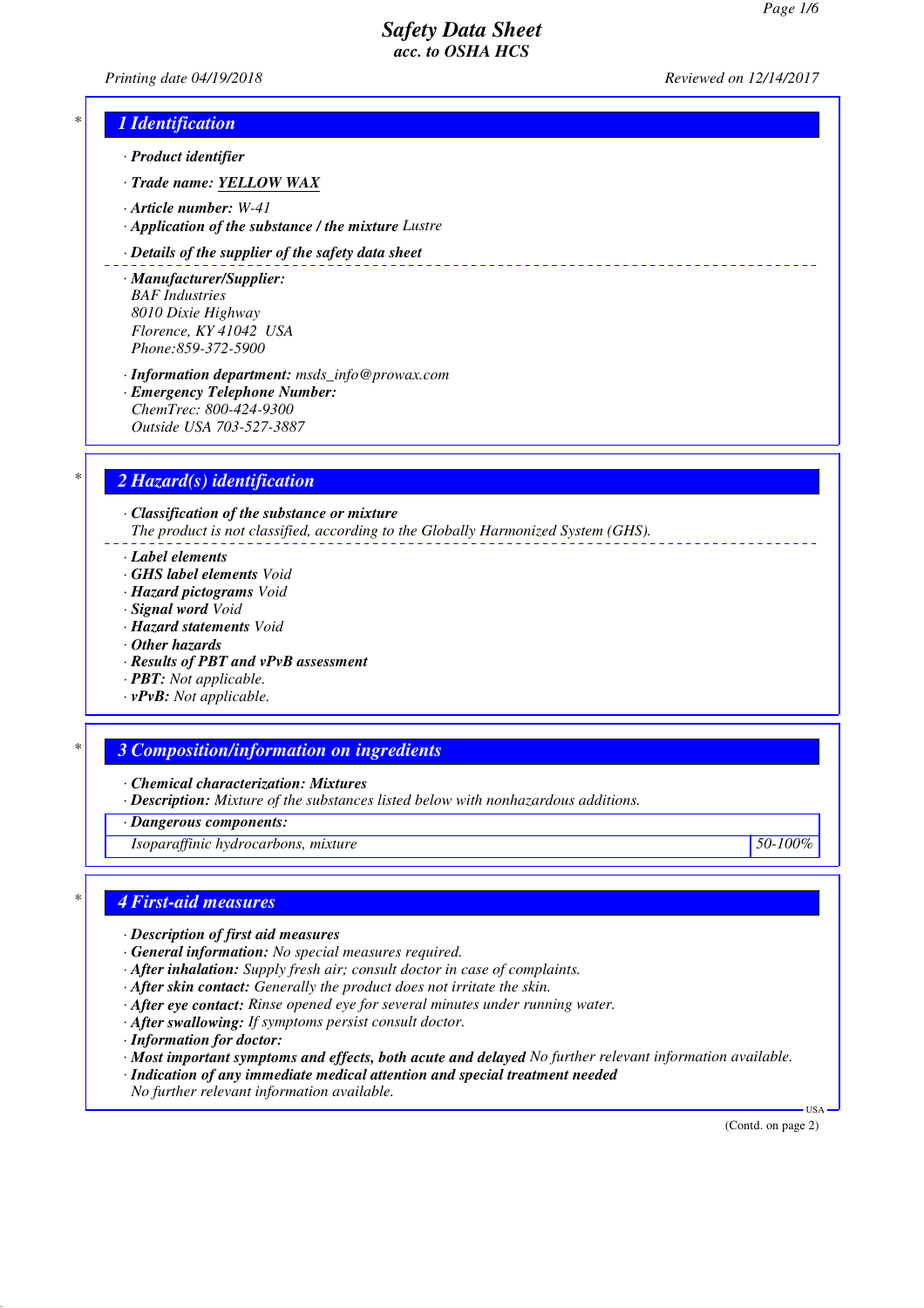*Printing date 04/19/2018 Reviewed on 12/14/2017*

*Trade name: YELLOW WAX*

(Contd. of page 1)

#### *5 Fire-fighting measures*

- *· Extinguishing media*
- *· Suitable extinguishing agents:*
- *CO2, extinguishing powder or water spray. Fight larger fires with water spray or alcohol resistant foam.*
- *· Special hazards arising from the substance or mixture No further relevant information available.*
- *· Advice for firefighters*
- *· Protective equipment: No special measures required.*

#### *\* 6 Accidental release measures*

- *· Personal precautions, protective equipment and emergency procedures Not required.*
- *· Environmental precautions: Do not allow to enter sewers/ surface or ground water.*
- *· Methods and material for containment and cleaning up: Pick up mechanically.*
- *· Reference to other sections*
- *No dangerous substances are released.*

*See Section 7 for information on safe handling.*

- *See Section 8 for information on personal protection equipment.*
- *See Section 13 for disposal information.*

### *7 Handling and storage*

*· Handling:*

- *· Precautions for safe handling No special measures required.*
- *· Information about protection against explosions and fires: No special measures required.*
- *· Conditions for safe storage, including any incompatibilities*
- *· Storage:*
- *· Requirements to be met by storerooms and receptacles: No special requirements.*
- *· Information about storage in one common storage facility: Not required.*
- *· Further information about storage conditions: None.*
- *· Specific end use(s) No further relevant information available.*

#### *8 Exposure controls/personal protection*

- *· Additional information about design of technical systems: No further data; see item 7.*
- *· Control parameters*
- *· Components with limit values that require monitoring at the workplace:*
- *The product does not contain any relevant quantities of materials with critical values that have to be monitored at the workplace.*
- *· Additional information: The lists that were valid during the creation were used as basis.*
- *· Exposure controls*
- *· Personal protective equipment:*
- *· General protective and hygienic measures:*

*The usual precautionary measures for handling chemicals should be followed.*

- *· Breathing equipment: Not required.*
- *· Protection of hands:*

*The glove material has to be impermeable and resistant to the product/ the substance/ the preparation. Due to missing tests no recommendation to the glove material can be given for the product/ the preparation/ the chemical mixture.*

*Selection of the glove material on consideration of the penetration times, rates of diffusion and the degradation*

*· Material of gloves*

*The selection of the suitable gloves does not only depend on the material, but also on further marks of quality and varies from manufacturer to manufacturer. As the product is a preparation of several substances, the resistance of the glove material can not be calculated in advance and has therefore to be checked prior to the*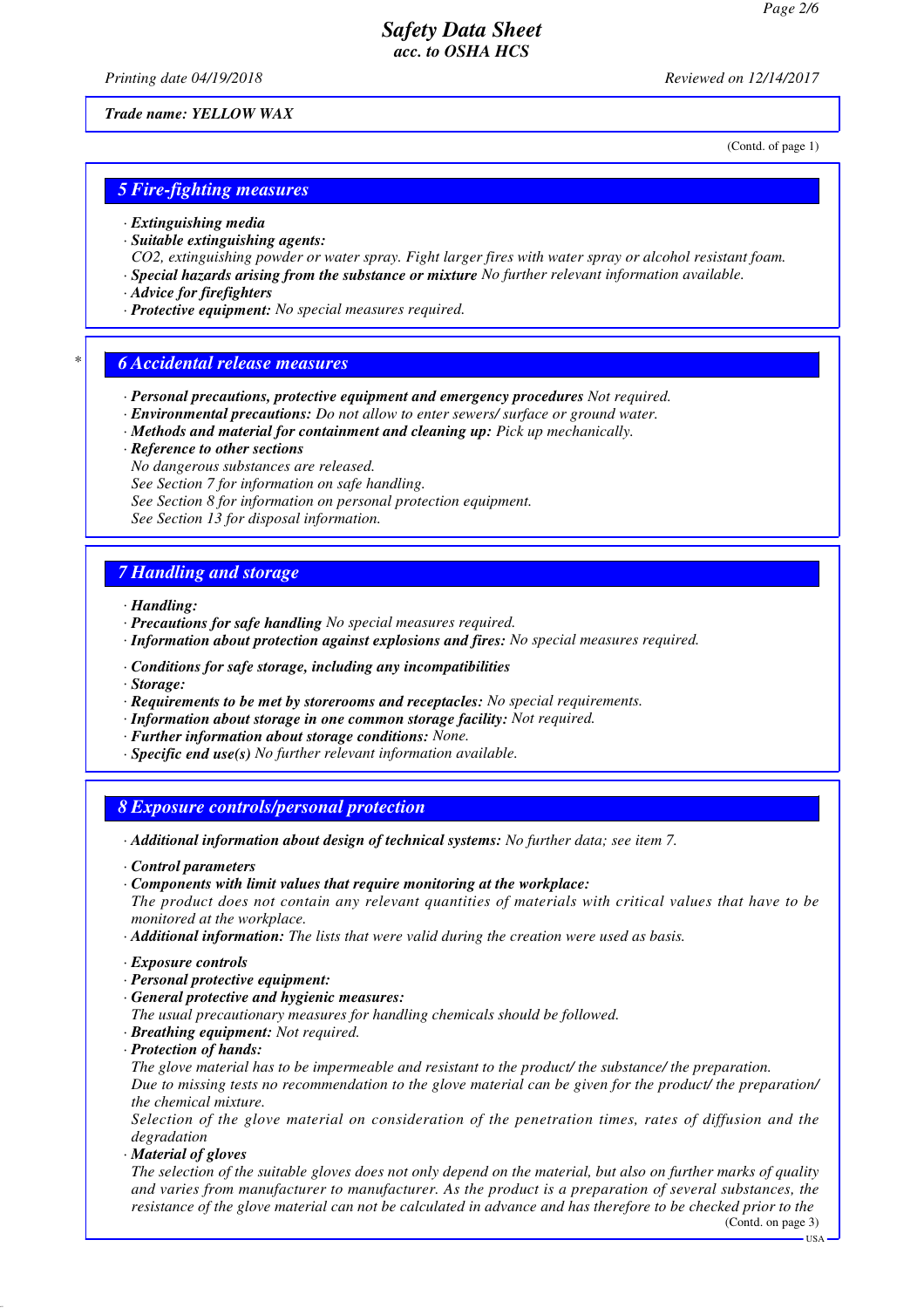(Contd. of page 2)

# *Safety Data Sheet acc. to OSHA HCS*

*Printing date 04/19/2018 Reviewed on 12/14/2017*

*Trade name: YELLOW WAX*

*application.*

*· Penetration time of glove material*

*The exact break through time has to be found out by the manufacturer of the protective gloves and has to be observed.*

*· Eye protection: Not required.*

# *\* 9 Physical and chemical properties*

| · Information on basic physical and chemical properties    |                                               |
|------------------------------------------------------------|-----------------------------------------------|
| <b>General Information</b>                                 |                                               |
| $\cdot$ Appearance:<br>Form:                               | Solid                                         |
| Color:                                                     | Yellow                                        |
| $\cdot$ Odor:                                              | Solvent-like                                  |
| · Odor threshold:                                          | Not determined.                               |
| $\cdot$ pH-value:                                          | Not applicable.                               |
| $\cdot$ Change in condition                                |                                               |
| <b>Melting point/Melting range:</b>                        | Undetermined.                                 |
| <b>Boiling point/Boiling range:</b>                        | 201 °C (393.8 °F)                             |
| · Flash point:                                             | 74 °C (165.2 °F)                              |
| · Flammability (solid, gaseous):                           | Not determined.                               |
| · Ignition temperature:                                    | 210 °C (410 °F)                               |
| · Decomposition temperature:                               | Not determined.                               |
| · Auto igniting:                                           | Product is not selfigniting.                  |
| · Danger of explosion:                                     | Product does not present an explosion hazard. |
| · Explosion limits:                                        |                                               |
| Lower:                                                     | $0.5$ Vol $\%$                                |
| <b>Upper:</b>                                              | 6.5 Vol $%$                                   |
| $\cdot$ Vapor pressure at 20 °C (68 °F):                   | 2 hPa (1.5 mm Hg)                             |
| $\cdot$ Density at 20 °C (68 °F):                          | 0.8715 g/cm <sup>3</sup> (7.2727 lbs/gal)     |
| $\cdot$ Relative density                                   | Not determined.                               |
| · Vapor density                                            | Not applicable.                               |
| $\cdot$ Evaporation rate                                   | Not applicable.                               |
| · Solubility in / Miscibility with                         |                                               |
| Water:                                                     | <i>Insoluble.</i>                             |
| · Partition coefficient (n-octanol/water): Not determined. |                                               |
| · Viscosity:                                               |                                               |
| Dynamic at 20 °C (68 °F):                                  | $0$ mPas                                      |
| Kinematic:                                                 | Not applicable.                               |
| · Solvent content:                                         |                                               |
| <b>Organic solvents:</b>                                   | 80.0%                                         |
| <b>VOC</b> content:                                        | $0.00 \%$                                     |
| <b>Solids content:</b>                                     | $20.0 \%$                                     |
| $·$ Other information                                      | No further relevant information available.    |
|                                                            |                                               |

# *\* 10 Stability and reactivity*

*· Reactivity No further relevant information available.*

USA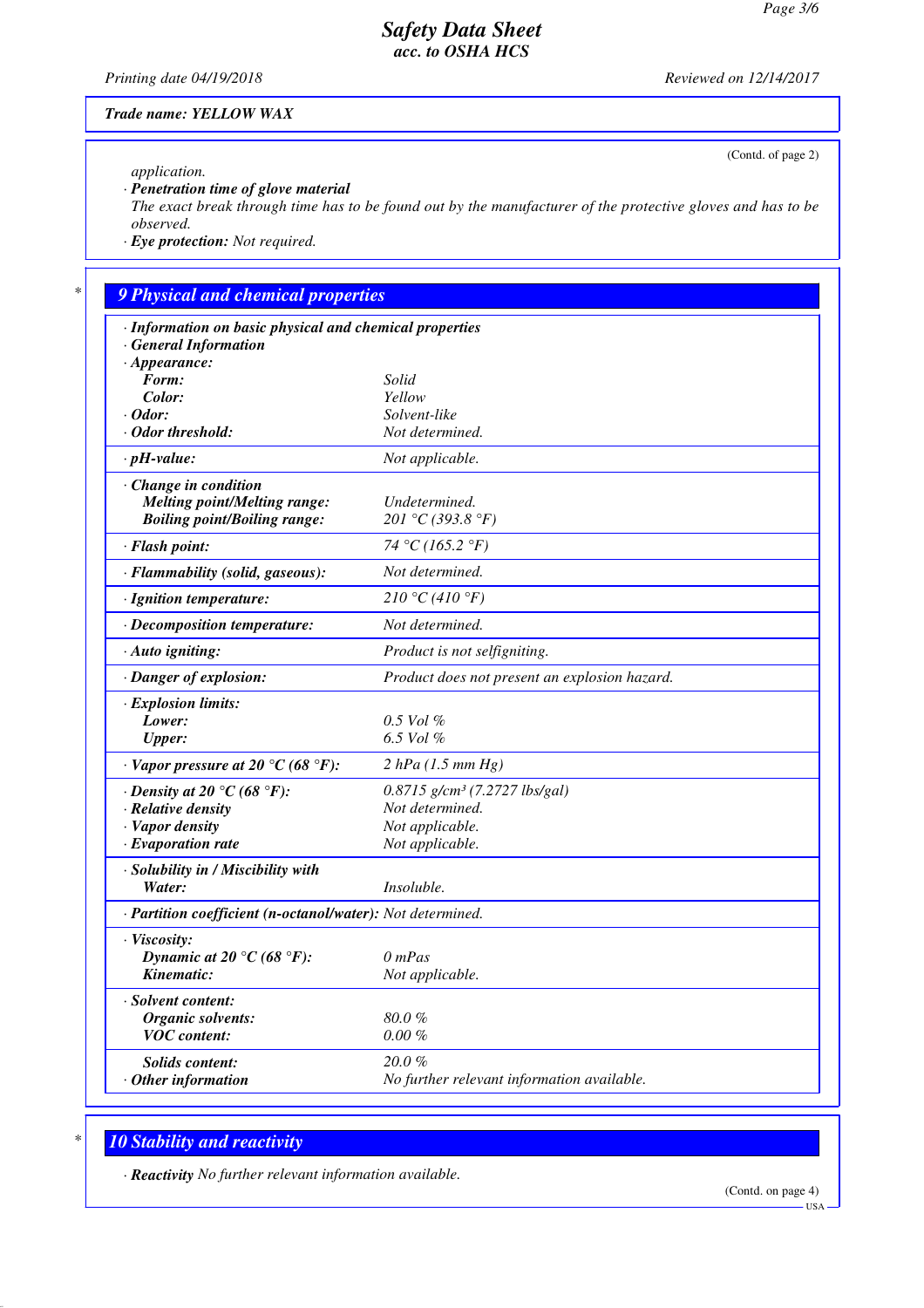*Printing date 04/19/2018 Reviewed on 12/14/2017*

(Contd. of page 3)

*Trade name: YELLOW WAX*

- *· Chemical stability*
- *· Thermal decomposition / conditions to be avoided: No decomposition if used according to specifications.*
- *· Possibility of hazardous reactions No dangerous reactions known.*
- *· Conditions to avoid No further relevant information available.*
- *· Incompatible materials: No further relevant information available.*
- *· Hazardous decomposition products: No dangerous decomposition products known.*

# *\* 11 Toxicological information*

- *· Information on toxicological effects*
- *· Acute toxicity:*
- *· Primary irritant effect:*
- *· on the skin: No irritant effect.*
- *· on the eye: No irritating effect.*
- *· Sensitization: No sensitizing effects known.*
- *· Additional toxicological information:*
- *The product is not subject to classification according to internally approved calculation methods for preparations:*

*When used and handled according to specifications, the product does not have any harmful effects according to our experience and the information provided to us.*

*· Carcinogenic categories*

*· IARC (International Agency for Research on Cancer)*

*None of the ingredients is listed.*

#### *· NTP (National Toxicology Program)*

*None of the ingredients is listed.*

*· OSHA-Ca (Occupational Safety & Health Administration)*

*None of the ingredients is listed.*

# *\* 12 Ecological information*

- *· Toxicity*
- *· Aquatic toxicity: No further relevant information available.*
- *· Persistence and degradability No further relevant information available.*
- *· Behavior in environmental systems:*
- *· Bioaccumulative potential No further relevant information available.*
- *· Mobility in soil No further relevant information available.*
- *· Additional ecological information:*
- *· General notes:*
- *Water hazard class 1 (Self-assessment): slightly hazardous for water*

*Do not allow undiluted product or large quantities of it to reach ground water, water course or sewage system.*

- *· Results of PBT and vPvB assessment*
- *· PBT: Not applicable.*
- *· vPvB: Not applicable.*
- *· Other adverse effects No further relevant information available.*

# *13 Disposal considerations*

- *· Waste treatment methods*
- *· Recommendation: Smaller quantities can be disposed of with household waste.*

(Contd. on page 5)

USA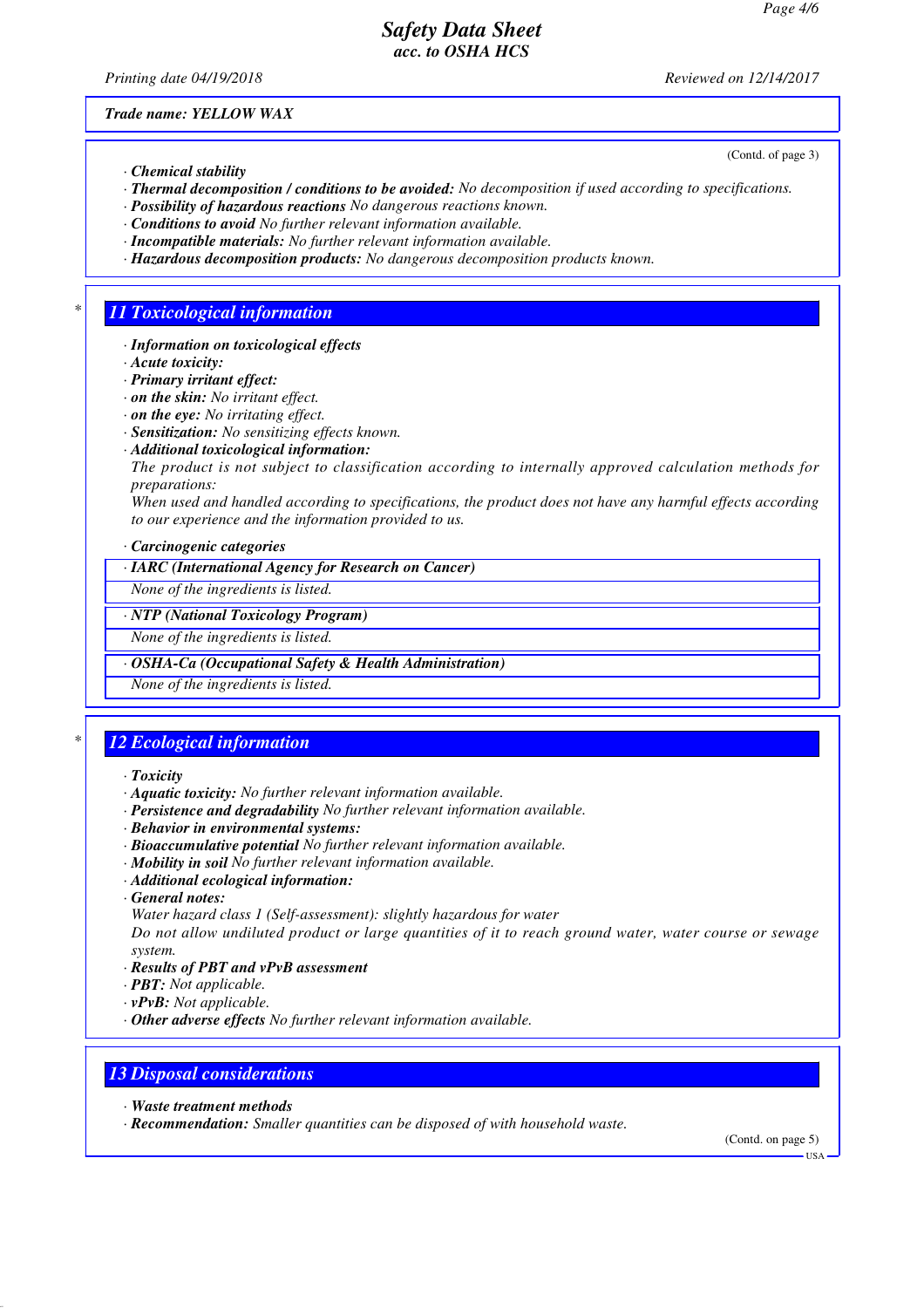*Printing date 04/19/2018 Reviewed on 12/14/2017*

(Contd. of page 4)

*Trade name: YELLOW WAX*

*· Uncleaned packagings:*

*· Recommendation: Disposal must be made according to official regulations.*

| $\cdot$ UN-Number<br>· DOT, ADR, ADN, IMDG, IATA               | Void            |
|----------------------------------------------------------------|-----------------|
|                                                                |                 |
| $\cdot$ UN proper shipping name<br>· DOT, ADR, ADN, IMDG, IATA | Void            |
| $\cdot$ Transport hazard class(es)                             |                 |
| · DOT, ADR, ADN, IMDG, IATA                                    |                 |
| $\cdot$ Class                                                  | Void            |
| · Packing group                                                |                 |
| · DOT, ADR, IMDG, IATA                                         | Void            |
| · Environmental hazards:                                       |                 |
| $\cdot$ Marine pollutant:                                      | $N_{O}$         |
| · Special precautions for user                                 | Not applicable. |
| · Transport in bulk according to Annex II of                   |                 |
| <b>MARPOL73/78 and the IBC Code</b>                            | Not applicable. |

### *\* 15 Regulatory information*

*· Safety, health and environmental regulations/legislation specific for the substance or mixture · Sara*

*· Section 355 (extremely hazardous substances):*

*None of the ingredients is listed.*

*· Section 313 (Specific toxic chemical listings):*

*None of the ingredients is listed.*

*· TSCA (Toxic Substances Control Act) All ingredients are listed*

*· TSCA new (21st Century Act) (Substances not listed)*

*Isoparaffinic hydrocarbons, mixture*

*· Proposition 65*

*· Chemicals known to cause cancer:*

*None of the ingredients is listed.*

*· Chemicals known to cause reproductive toxicity for females:*

*None of the ingredients is listed.*

*· Chemicals known to cause reproductive toxicity for males:*

*None of the ingredients is listed.*

*· Chemicals known to cause developmental toxicity:*

*None of the ingredients is listed.*

*· Carcinogenic categories*

*· EPA (Environmental Protection Agency)*

*None of the ingredients is listed.*

(Contd. on page 6)